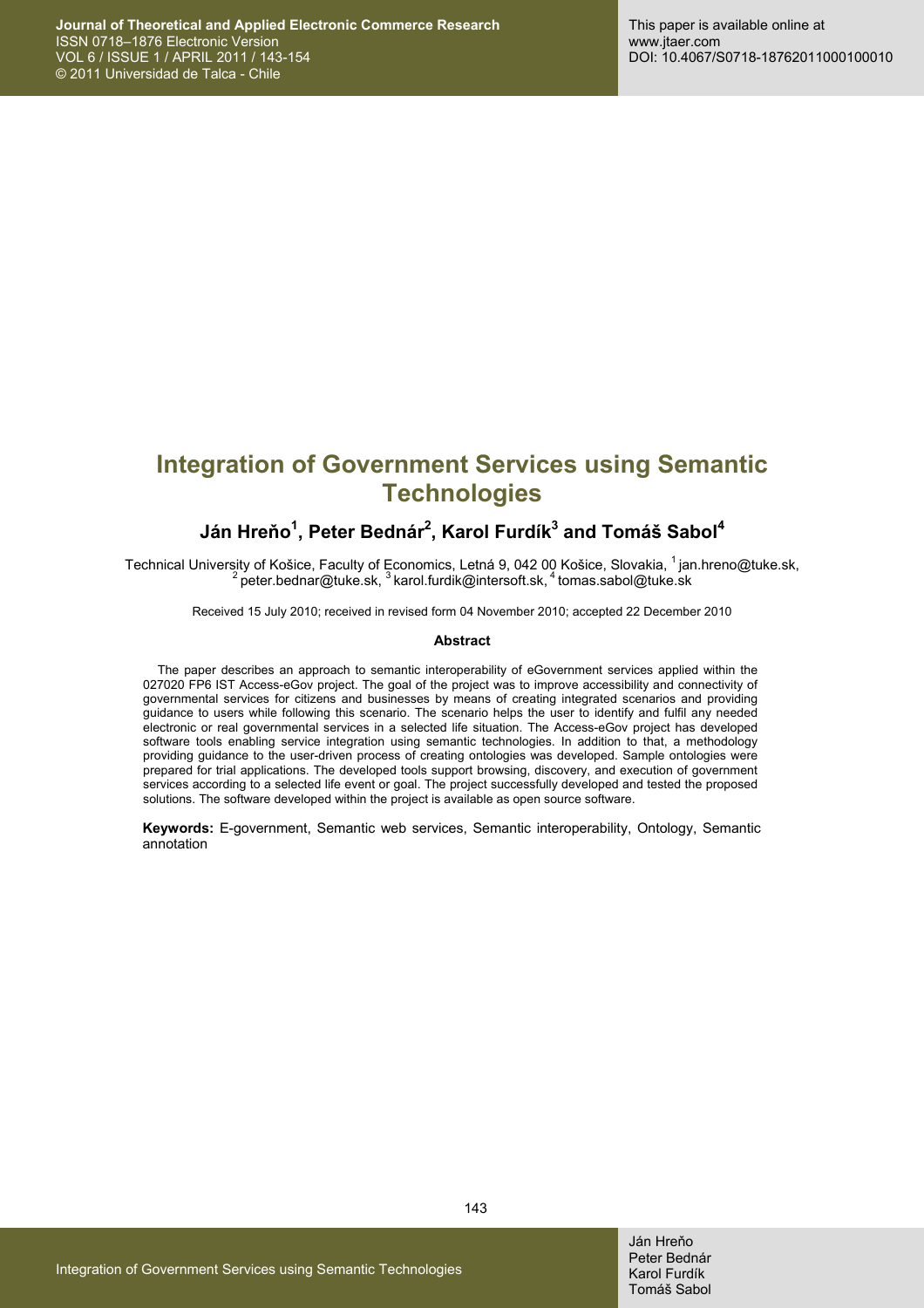## **1 Introduction**

Semantic interoperability, i.e. technical capability of interoperation of provided services, is nowadays considered to be a key challenge in several fields (eBusiness, eHealth, etc.), and in particular in the field of eGovernment. Interoperability was also recognised as a precondition for the implementation of European eGovernment services in the eEurope Action Plan [4] and was explicitly addressed as one of the four main challenges in the i2010 EU strategy [5]. This is important especially for integration and co-operation of existing services - employing solutions based on existing standards, open specifications and open interfaces [6].

One of the most promising approaches to interoperability is the employment of semantic technologies [1], [18]. Semantics provides the capability to model and represent knowledge within a given domain by means of explicit formalisation of key domain concepts, their attributes and relations, as well as workflow sequences and structures. Considering the heterogeneous and distributed nature of the eGovernment domain, semantics can be effectively used as a common background platform for describing processes and services provided by governmental institutions on various levels. The common platform then enables to integrate the services, make them interoperable and transparent for end users (citizens and-or businesses).

Intensive research in the application of semantics in the eGovernment field is being carried out, mostly focused on integration of back-offices, employing Service Oriented Architecture and Web Services enriched by a semantic description [1], [2], [9], [15], [20]. This direction of research is also documented by projects supported by the European Commission within the Information Society Technologies (IST) programme (Site 1). Most of the solutions apply semantic technologies to ease the system design by modelling the user's behaviour, to enable or enhance interoperability of services, to provide a platform for the creation of semantically described web services, etc. Provision of better and well-integrated public services to citizens and businesses can be recognised as a common goal of all these research efforts. In the following paragraphs, we will briefly mention some of the R&D projects, which can be considered as examples of the existing solutions and approaches.

There is a wide range of approaches, proposals, frameworks, and projects in the area of semantic interoperability in the eGovernment domain, especially dealing with the creation and management of semantic web services. However, practical outcomes of the research in this area (see e.g. [18]) are somehow lagging behind original expectations. The lack of supporting methodology, specialised tools, and guidelines describing how to create and maintain formal semantic descriptions of the services in practical applications may be one of the reasons. Another reason may be a weak support for existing types of governmental services, and the necessity to dramatically change (reengineer) the way governmental services are being provided, e.g. by implementing them as semantically described web services.

One of the main advantages of the semantic enhancement of government services is the capability to formally describe meaning and context of the services, both traditional (i.e. "paper-based", face-to-face services) as well as electronic ones (provided as electronic forms or as web services), without the necessity to modify the services themselves. The Access-eGov project (Site 2), which was a R&D project funded by the European Commission within the 6th Framework Programme (FP6), was targeting this issue by developing SW tools and a methodology enabling semantic interoperability of government services in practical applications. Access-eGov addressed one of the main objectives of the Action Plans eEurope and eEurope+ "*Government on-line: electronic access to public services*" by "*bringing administrations closer to citizens and businesses through the use of Internet*", while putting the user at the centre. The project consortium consisted of universities and IT companies (with expertise in knowledge management, semantic web technologies, business processes, administrations in need of user-friendly solutions providing information and e-services for complex life events), public administration and non-profit organizations (bringing into the project also requirements of citizens, including disadvantaged groups).

# **2 Methodology and Tools, Access-eGov Approach**

The main objective of the Access-eGov project was to provide support for citizens and businesses in their life event situations and business episodes, respectively, with access to governmental services (either "traditional" or electronic ones) in an integrated manner. Following this objective, a user driven approach was applied, ensuring that the R&D project results would serve users' needs. To this end, three pilot applications and one user test lab, each divided into two trials, were implemented and the trial evaluation strategy (measuring quality of information integration, information quality, process improvement and issues like usability of interfaces, security, trust etc.) was set up in order to get measurable feedback from the users.

Taking life events (business episodes in case of businesses) as an expression of user's needs is in correspondence with the life event approach [13] – an effective and frequently used method in the user-oriented eGovernment solutions. A life event is a situation in the life of a citizen (in case of a business episode - in a life cycle of the business organisation), which requires provision of government services and should be semantically described within the system. Life events are usually complex and can be decomposed into several mutually dependent sub-goals. Fulfilment of the sub-goals leads to the solution of the given situation. Each sub-goal can be resolved to (i.e. fulfilled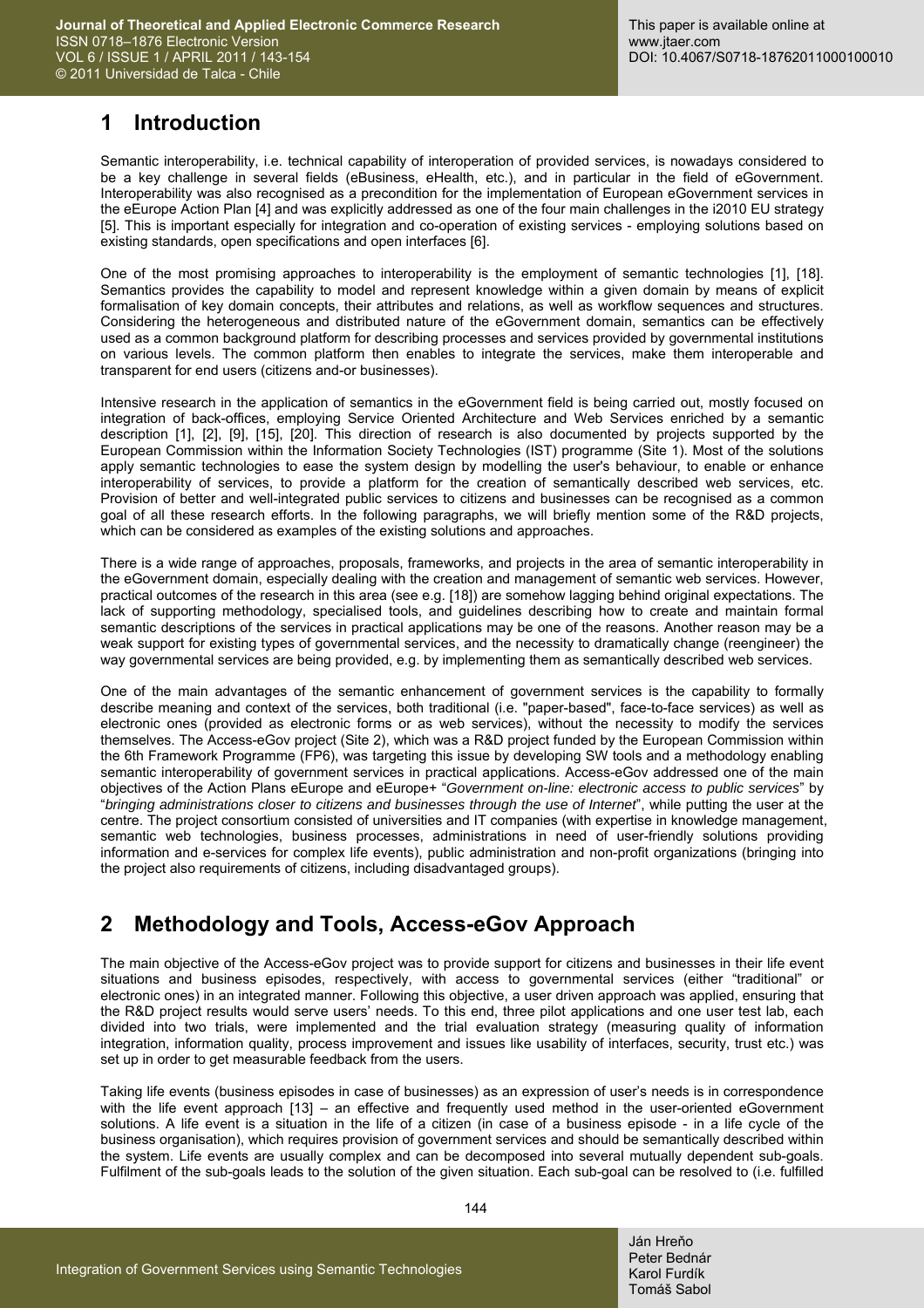by) a set of government services, that are provided either in a traditional way (requiring face-to-face communication and mostly paper-based) or in an electronic way (available on-line via web service interfaces or web forms).

Sub-goals can be conditioned, organised in workflow structures using IF-THEN-ELSE constructs, cycles, and dependencies on outputs of other services - according to the specific case of the citizen or the organisation. During the execution, the list of sub-goals for a life event is customised (e.g. by information provided by the user to specify his/her case) and then dynamically evaluated [15]. Services, which resolve sub-goals, may require some additional inputs provided by other services, so sub-goals can be further decomposed into sub-sub-goals and so on. During the service resolution process, the Access e-Gov system dynamically creates a user scenario by evaluating conditions of sub-goals, and then navigates the user to relevant services to fulfil the goals and solve the life event situation.

Ontologies, as powerful knowledge representation formalism for modelling real-world concepts, were chosen as a basic mechanism for semantic modelling and annotation of life events, goals, sub-goals, services, and other specific concepts from the public administration (PA) domain. This approach allows the integration of existing (and prospective future) systems and government services, as well as their functional interconnection on a technical, semantic, as well as organisational level. To design a concrete ontology structure according to the purposes of the Access-eGov project and to fill it with data properly, three basic resources were identified, namely:

- a conceptual model provided by a selected semantic framework,
- existing and available ontology resources, and
- formalized requirements collected systematically from user partners of the project.

In the following paragraphs, we will describe each of these resources and the consequent process of ontology design in more detail.

### **2.1 Access-eGov Ontologies**

After a detailed survey and analysis of existing and most used approaches (RDF-S, WSDL-S, WSMO, and OWL-S for ontologies; BPEL4WS for modelling web services in a business process interaction, etc. - see [2] for more details), it was decided to apply WSMO (Site 3) as a basic conceptual framework and implementation platform. The WSMO framework provides a consistent conceptual model for the semantic description of web services, with the inclusion of mediators and the distinction between goals and capabilities. It also provides the WSMX execution environment, the WSML language specification for ontology formalisation, as well as the WSMO Studio visual development environment. In addition, the WSMO conceptual model fits best the proposed architecture and functionality of the Access-eGov system [2], [15].

However, for modelling the government services the WSMO conceptual model had to be extended [21]. Based on the life event approach [10], two new top-level WSMO elements were added:

- The Life Event element as a formal model of users' needs, consisting of multiple goals and services organised into a generic scenario and expressed by an orchestration construction consisting of workflow, control-flow and data-flow sequences.
- The Service element as a generalisation of the Web service concept, already provided by WSMO. This extension allows the description of both electronic and traditional government services by means of a service profile, containing functional and non-functional properties, capabilities, and interfaces.

In addition to that, the process model has been modified, since the current WSMO specification provides a process model based on abstract state machines and is not structured in the way suitable for interaction with human actors as it is required for eGovernment applications. Therefore a workflow-based extension to the WSMO specification has been designed and implemented. The extended process model used within Access eGov is based on the workflow CASheW-s model [17]. The state signature is reused from the WSMO specification and replaces the transition rules with the workflow constructs. The shared ontology state signature allows reusing the grounding of input and output concepts to communication protocols via WSDL for invocation of web services. The workflow model consists of activity nodes connected with the control-flow or data-flow links. These nodes can be divided into atomic nodes (Send, Receive, AchieveGoal and InvokeService) and control nodes (Decision, Fork and Join).

Together with technologies for modelling, semantic models for the Access-eGov pilot applications had to be prepared. An Access-eGov ontology structure resulted from our survey of the worldwide available ontology resources. Using already existing ontologies assures a consistency with the widely accepted standards and avoids unnecessary double work. About 25 ontology resources and standards were analysed [3], and the following ones were finally selected for reuse: Dublin Core (Site 4), SKOS (Site 5), vCard (Site 6), SemanticGov, Terregov (Site 7), OntoGov, ontologies from WSMO (Site 8) and Protege (Site 9).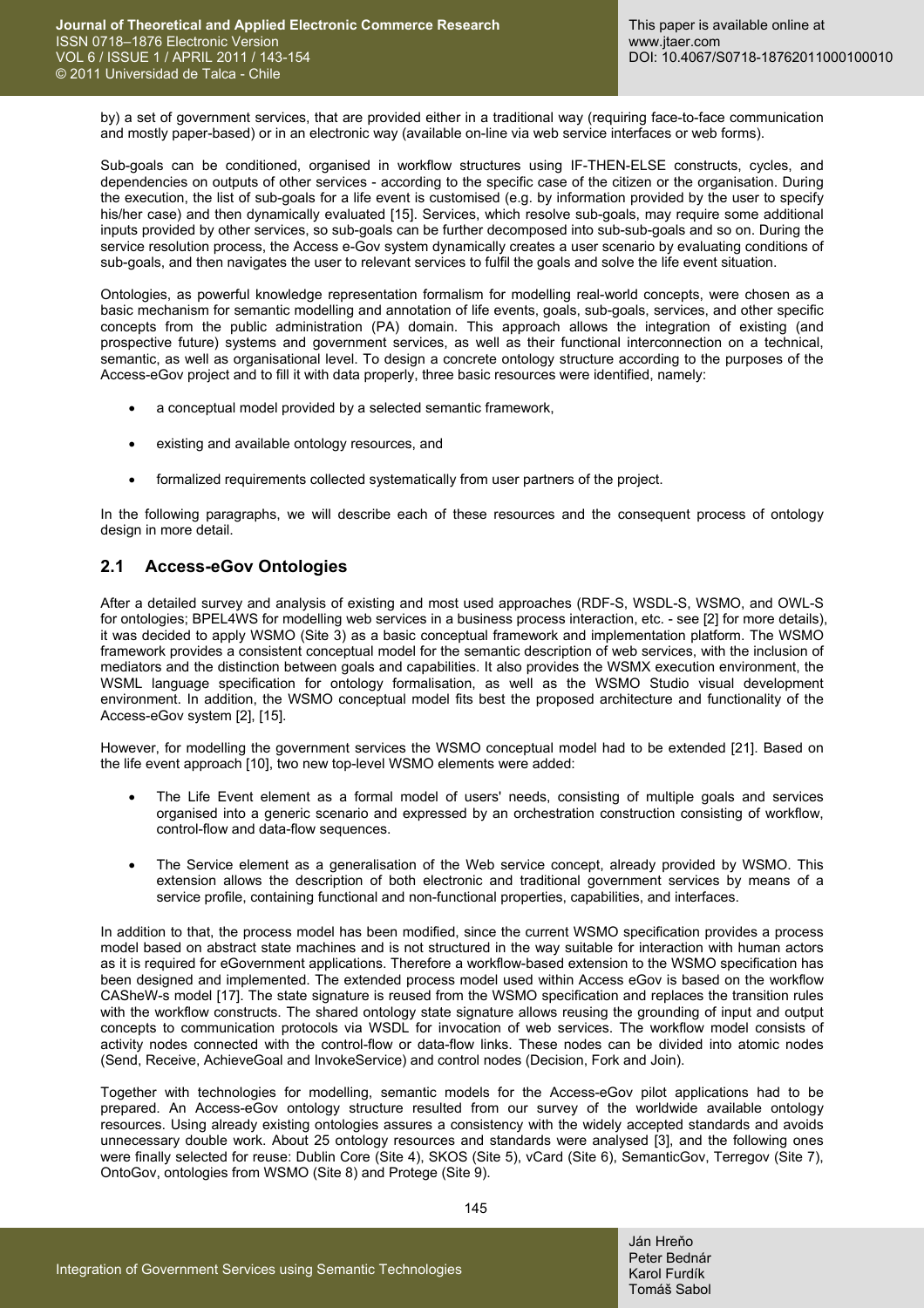In addition to technology and ontologies, requirements and use case information were collected from the Access eGov user partners in a systematic way. This information helped to produce sample ontology models of life events, sub-goals, and provided services for the pilot applications to be carried out within the project (within the AccesseGov project three pilot applications were analysed: in Slovakia - getting a building permit, in Poland - establishing a company, and in Germany – getting married scenario). The requirement-driven approach [3], [11], a method originally designed and developed within the Access-eGov project by one of the project partners (the German University of Cairo), was used as a main resource for ontology creation. This 7-step procedure starts with the identification of the user's information need for a particular case and continues with the analysis and the creation of more formal representations as controlled vocabularies and ontology-like networked structures of concepts and relations (Figure 1).



Figure 1: Ontology-like structure of identified terms (concepts) and their relations

At the end of this process, a fully formalised ontology expressed in WSML language was produced, containing all the semantics of life events, goals, services, and workflow structures. For example, the ontology fragment in (Figure 2) presents the WSML formalisation of the life event for "Getting married" (expressed as a complex goal) by means of the orchestration interface [18]. By interpreting this formal description, first a set of answers to pre-defined questions (Q1) needs to be provided by the user. Then other sub-goals (ApplyForMarriageGoal, etc.) need to be achieved in a proper order. Transitions in the controlFlow part express that all the nodes are executed in a sequence. The dataFlow part specifies that the variable from the first node (n1\_1, the batch of questions) is equivalent to the variable from the decision node (n1 2).

```
namespace {_"http://www.accessegov.org/ontologies/shg/",
  dc _"http://purl.org/dc/elements/1.1#"
  aeg _"http://www.accessegov.org/ontologies/core/"}
goal MarriageLifeEvent
  nfp dc#title hasValue "Marriage" endnfp
  interface MarriageLifeEventInterface
   orchestration
    workflow
      perform n1_1 receive ?x memberOf Q1.
      perform nl_2 achieveGoal ApplyForMarriageGoal<br>perform nl_3 achieveGoal WeddingPlaceReservationGoal
      perform nl_4 achieveGoal WeddingCeremonyGoal
    controlFlow
      source n1_1 target n1_2
      source n1_2 target n1_3source nl_3 target nl_4
    dataFlow
      source n1_1{?x} target n1_2{?x}
```
Figure 2: Fragment of the ontology in WSML notation

The whole process of designing and creating the ontologies, based on the requirement-driven approach, as it was carried out within the Access-eGov project for all the pilot applications, is described in detail in [3]. As a result of the 7-step procedure, the following ontologies were created and formalised by WSML language [13]:

The Access-eGov Core Ontology containing definitions of basic elements (concepts, attributes, relations) that are shared among the pilot applications and used for the annotation of atomic services. The Core ontology was extended for the German field test, due to complex structure of spatial responsibilities (see description of the pilot applications in the next section).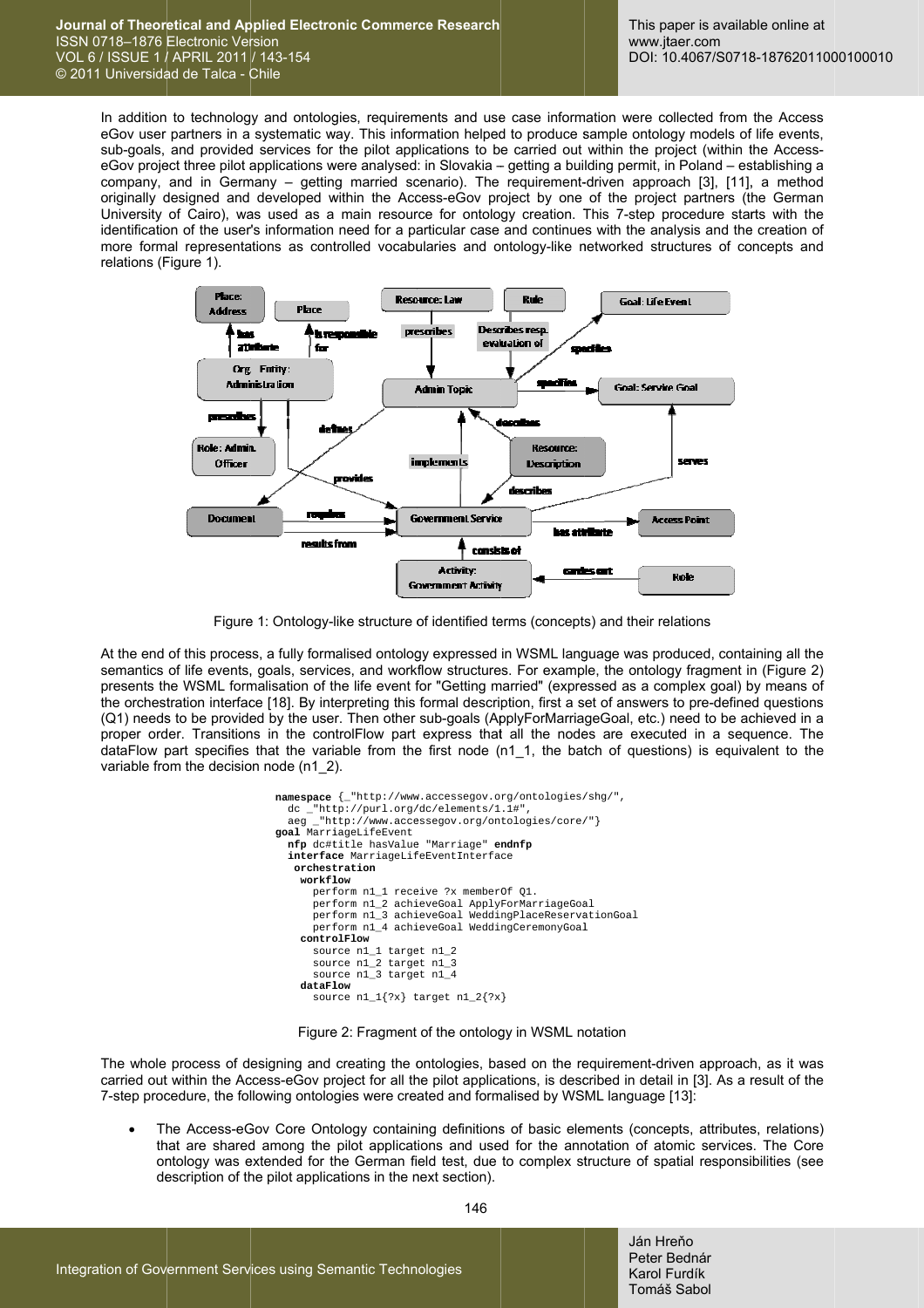- The Life-Events Ontology containing conceptual descriptions of life events, complex goals (also referenced  $\bullet$ as generic scenarios), and elementary sub-goals for the pilots. Separate Life-Events ontologies were produced for each pilot application.
- Domain ontologies, providing domain-specific information for the pilots. The ontologies are fully localized  $\ddot{\phantom{a}}$ (concepts have labels in several languages - in this case the labels are in English, German, Polish, and Slovak language) and include concepts for the description of forms, documents, certificates, location constraints, fees, questions, notification messages, etc. that are necessary to model the inputs and outputs of the provided government services. Separate domain ontologies were produced for each of the pilots.

From the side of the Access-eGov system, these ontologies can be seen as an interface between the technical infrastructure design and the pilot applications. They provide a specification of the inner data structure for the system components responsible for discovery, composition, mediation, and execution of services [2], [15].

#### $2<sub>2</sub>$ The Access-eGov System

The Access-eGov system architecture is depicted in (Figure 3). The system consists of four main functional modules  $[8]$ :

- The data repository with Access-eGov resource ontology, a persistent data repository and a knowledge base that contains WSML representations of the life events and goals. In addition, it contains generic service concepts and service templates that enable the service annotation, as well as instances of already annotated services.
- The Access-eGov core components module, which includes the inner business logic of the system. The components are responsible for the decomposition of a given life event or goal into sub-goals, for the orchestration, composition, and mediation of the sub-goals within a workflow thread, for the semantic matching and discovery of the services for a given goal, as well as for the execution of the retrieved and resolved services.
- The Annotation Tool (AT) for the semantic description (i.e. annotation) of the services that are to be integrated by the Access-eGov system. The web-based interface allows information providers to specify the non-functional properties for various service types, including traditional face-to-face services (in this case, the service is described by an explanatory HTML text that is presented to citizens), electronic, and web services. The capability interfaces, required inputs and provided outputs and related workflow sequences are determined by a service template used during the annotation. The resulting WSML representations of the annotated service instances are stored in the resource ontology.
- The Personal Assistant Client (PAC) a tool that enables users to browse and navigate through the life event and corresponding sub-goals. This web-based tool is implemented as a kind of wizard that allows personalising and customising the thread of sub-goals by answering a set of customisation questions, which can be defined in a process model of the semantic representation of the corresponding life events and subqoals.



Figure 3: Access-eGov architecture

Before the system can be used, a knowledge engineer uses the Ontology management tool - WSMO Studio (Site 10) to create the resource ontology and customise it according to a given application case. The steps of the requirementdriven approach [3] can be employed to specify the life events and goals, as well as the services and service types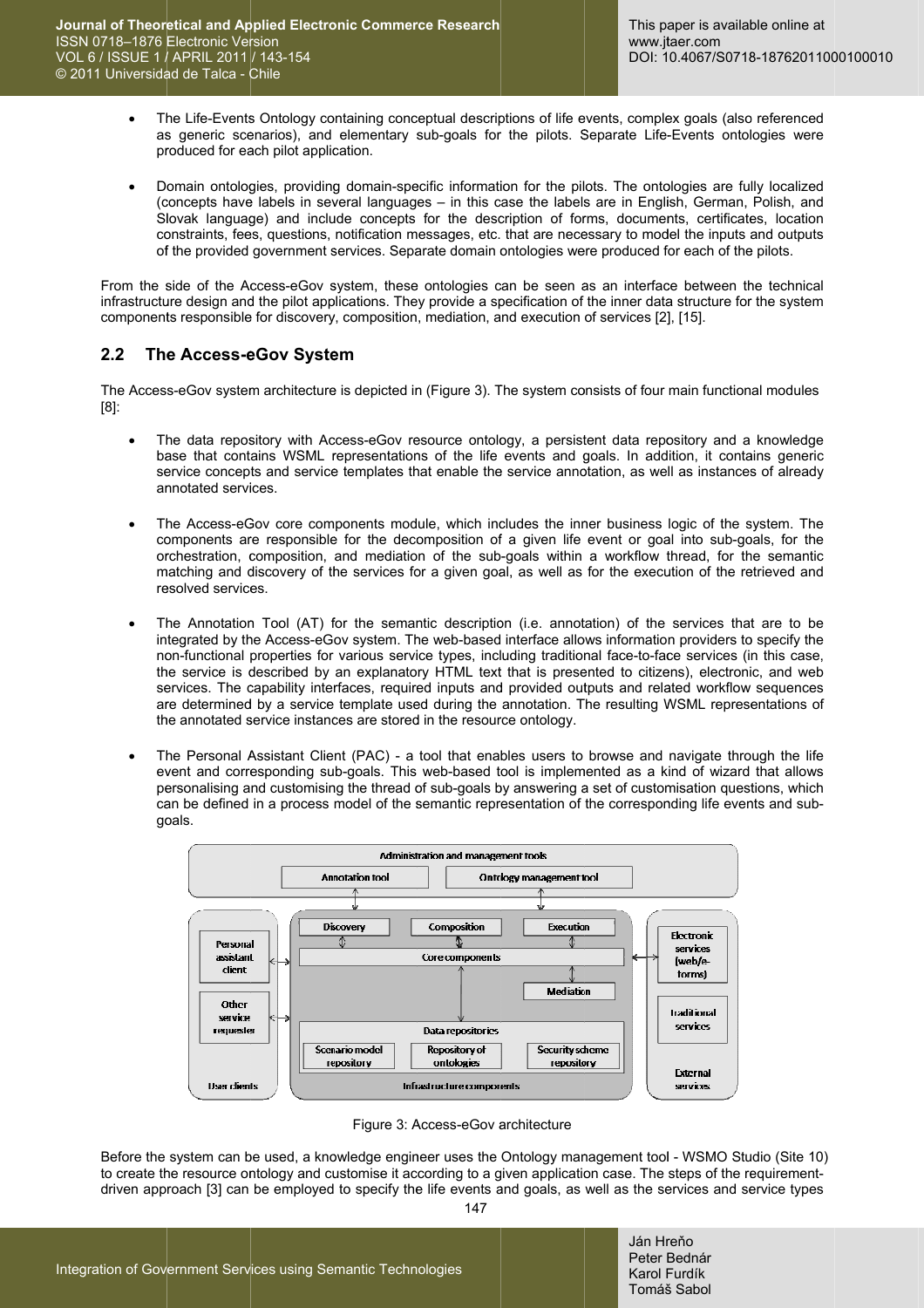(templates). The structure of life events and goals is then automatically populated to the PAC to be presented to the citizen or business user. However, the services that should correspond to particular goals need to be created separately, by means of semantic annotation by eGovernment service providers. For that step the AT is used. The structure of generic services and service templates, created in the resource ontology, is automatically populated to the AT. An annotator then uses the AT to semantically describe the services, i.e. to specify concrete values for particular non-functional properties, defined by the used service template. A WSML representation of the annotated services is created automatically and is uploaded into the resource ontology as a set of service instances. These service instances may contain a reference to an external web service or to existing web content (i.e. a portion of a web page). This reference is specified as a non-functional property of the service. After uploading the service instance to the ontology, the reference is evaluated, the external resource is validated, invoked, and the returning data is set as a default value for the service instance.

A citizen or a business uses the Personal Assistant Client (called PAC) to browse the life events and goals. Some of the goals may require an additional input that specifies the citizen's exact needs – to that end the citizen provides answers to customisation questions. The core system evaluates the answers obtained from the citizen for a given goal and dynamically creates a new thread of sub-goals, which is then returned back to the PAC. The process model of the goal is modified by the provided answers and its evaluation includes the procedures as service discovery, composition, orchestration, mediation, and execution. The core system communicates with the ontology to decompose a complex goal to sub-goals and to orchestrate, mediate, and compose the sub-goals into a workflow thread. For atomic goals which cannot be decomposed to sub-goals, the semantic matching procedure is used to discover and dynamically resolve a set of proper services. The core system then transforms the resolved services, according to their type, to an executable form and invokes the referenced external e-Gov services. Input values for the external services are populated from the input provided by users and/or calculated during the evaluation of the goal's process model. The output values provided by the invoked external services are returned to the process model, which is then modified accordingly and is presented to the citizen or to the business in the PAC.

## **2.3 The Annotation Tool**

The ontologies provide a framework for semantic annotation of government services. The semantic annotation can be defined as a formal description of provided services by means of ontology elements, including a composition of the services into more complex goals and life events. This is a key issue, which enables integration and interoperation of services on a semantic basis. The semantic annotation and maintenance of semantically described services is the task of PA employees - they should use the concepts from the ontologies (mostly from the domain ontologies) to specify functional properties, i.e. required inputs and outputs, as well as non-functional properties, i.e. descriptions and preconditions, as parameters of the services. However, since the semantic annotation of services has to be formally expressed in WSML language, a software tool supporting the annotation process in a user-friendly way is needed. The above mentioned WSMO Studio can be, in principle, used as such a tool, but it is dedicated mostly for WSMO/WSML specialists and is too complicated for standard PA employees with very limited or no knowledge of semantic technologies. For this reason, a specialised Annotation Tool [3] (Figure 4) has been developed in the project, which is easy-to-use and requires only standard PC skills.

|                                                                                                                  | esprit.ekf.tuke.sk:8080/at2/faces/annotationtool.jspx - Google Chrome<br>$\boxed{\square}$<br>$\overline{\phantom{0}}$ | $\Sigma$ |
|------------------------------------------------------------------------------------------------------------------|------------------------------------------------------------------------------------------------------------------------|----------|
| esprit.ekf.tuke.sk:8080/at2/faces/annotationtool.jspx                                                            |                                                                                                                        |          |
| <b>Access &amp; Gov</b><br>Edit existing item                                                                    | <b>ANNOTATION TOOL</b><br>User logged in: superadmin.<br>Organization: District land Office                            |          |
|                                                                                                                  | Back (without saving any changes)<br>Save                                                                              |          |
| Service name                                                                                                     | Obtain statement from District land Office<br>(required)                                                               |          |
|                                                                                                                  | Získanie stanoviska od Obvodného pozemkového úrad                                                                      |          |
|                                                                                                                  | Remove value Service name                                                                                              |          |
| the service                                                                                                      | More precise description of @Add another value More precise description of the service                                 |          |
| Service type                                                                                                     | $\overline{\phantom{a}}$ (required)<br>Obtain statement from District land Office                                      |          |
|                                                                                                                  | Show details                                                                                                           |          |
| lawsLinks to the relevant laws<br>related to the service.                                                        | Links to the relevant @Add another value Links to the relevant laws Eashow details                                     |          |
| Links to related content.                                                                                        | Add another value Links to related content Lishow details                                                              |          |
| Required documents                                                                                               | 区                                                                                                                      |          |
|                                                                                                                  | $\odot$ Add another value Required documents $\odot$ Remove value Required documents                                   |          |
| Forms to download                                                                                                | CAdd another value Forms to download Eashow details                                                                    |          |
| Fees                                                                                                             | Add another value Fees Bhow details                                                                                    |          |
| Deadlines                                                                                                        |                                                                                                                        |          |
|                                                                                                                  | Remove value Deadlines                                                                                                 |          |
| to a service that the citizen<br>can use instead of going to the<br>office, e.g. online ordering of<br>documents | Online Service Enter the URL @Add another value Online Service El Show details                                         |          |
| Disclaimer                                                                                                       | Add another value Disclaimer EdShow details                                                                            |          |
|                                                                                                                  |                                                                                                                        |          |

Figure 4: Annotation tool, user interface, annotation of a service

148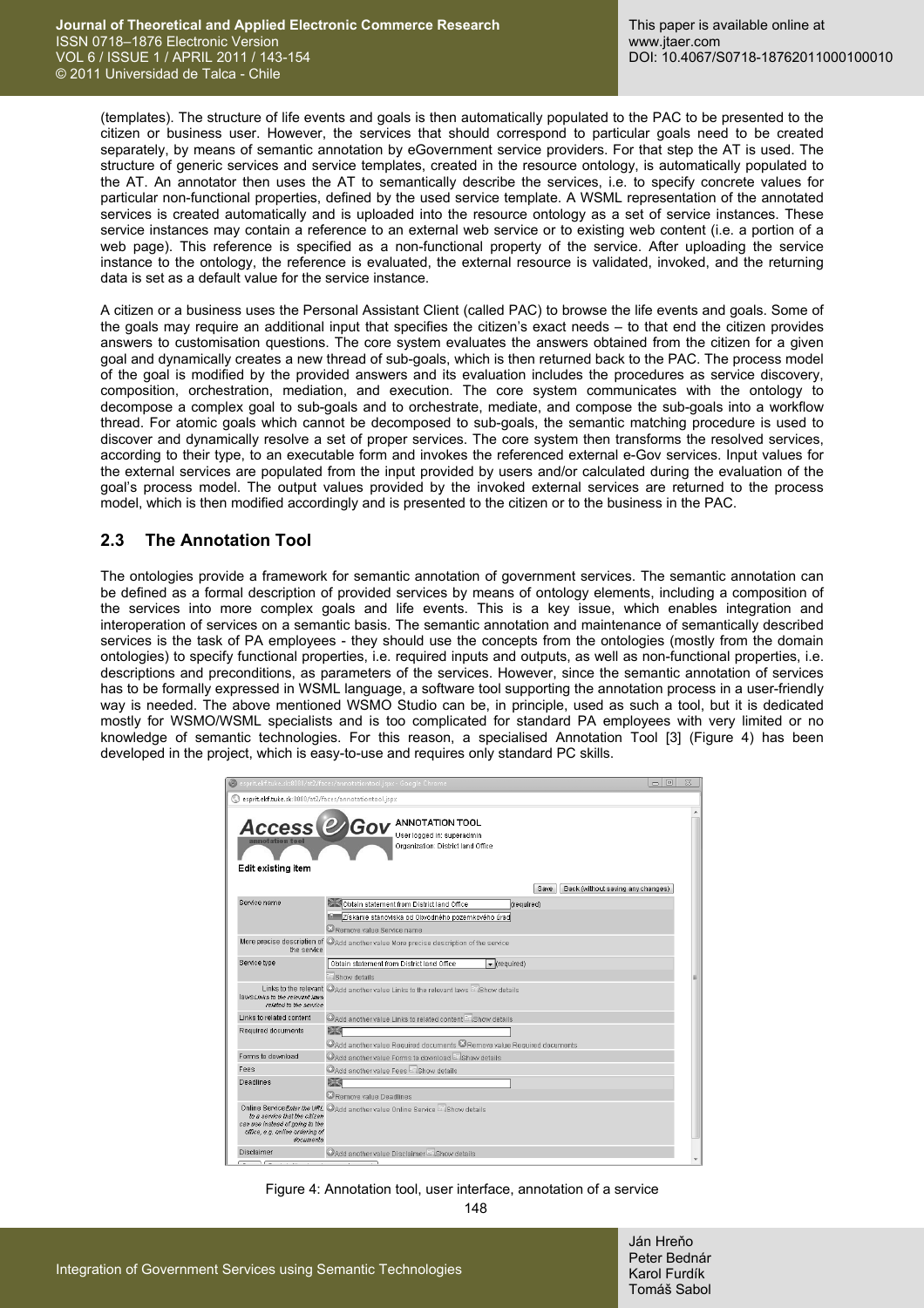The Annotation Tool was implemented as a standard web application, using the extended WSMO object model and JSF technology. The tool provides to PA officers a set of forms for the specification of preconditions and nonfunctional properties as parameters of the government services. A template mechanism was implemented to ease the maintenance of predefined workflow sequences for the annotated services. A simple user access control and multilingual support, on both interface and data level, is also included in the Annotation tool. In addition, a simple "content grabber" functionality enables to link particular field in the form (i.e. the value of a service parameter, e.g. service hours of an office) with an element on an existing web site of the public administration. This solution allows to annotate the external web pages and semantically integrate their content into a unified eGovernment application.

#### $2.4$ The Personal Assistant Client

On the side of citizens, the Personal Assistant Client (Figure 5) was developed as a tool that provides browsing. discovery, and execution of proper government services for citizens and businesses according to a specified life event or goal.

Again, the Personal Assistant Client was implemented as a web application using JSF technology. Layout, structure, and ordering of tabs in the interface are dynamically created from the annotated services and are customised based on the conditions of the given user. After selecting a life event, the corresponding navigation structure of sub-goals and services is displayed for users in the form of textual information, a hyperlink, a field for inserting a specified input value, or an interface for the invocation of a web service. Users can browse sub-goals and provide their answers when customisation input is requested. Then the system automatically resolves the sub-goals and navigates the user to a new set of sub-goals and services inferred from the conceptual model. The Access-eGov system can also directly invoke electronic services provided via a standardised web service interface. Finally, the user obtains all available information on the life event customised to his/her case, and has also the possibility to execute the actions required for particular services needed for the accomplishment of the life event.



Figure 5: Personal assistant client, user interface, browsing the Build a House life event

In the following section, the Access-eGov pilot applications are described. Focus is put on testing the tools providing enhanced service interfaces as well as on the retrospective evaluation of the ontology design approach.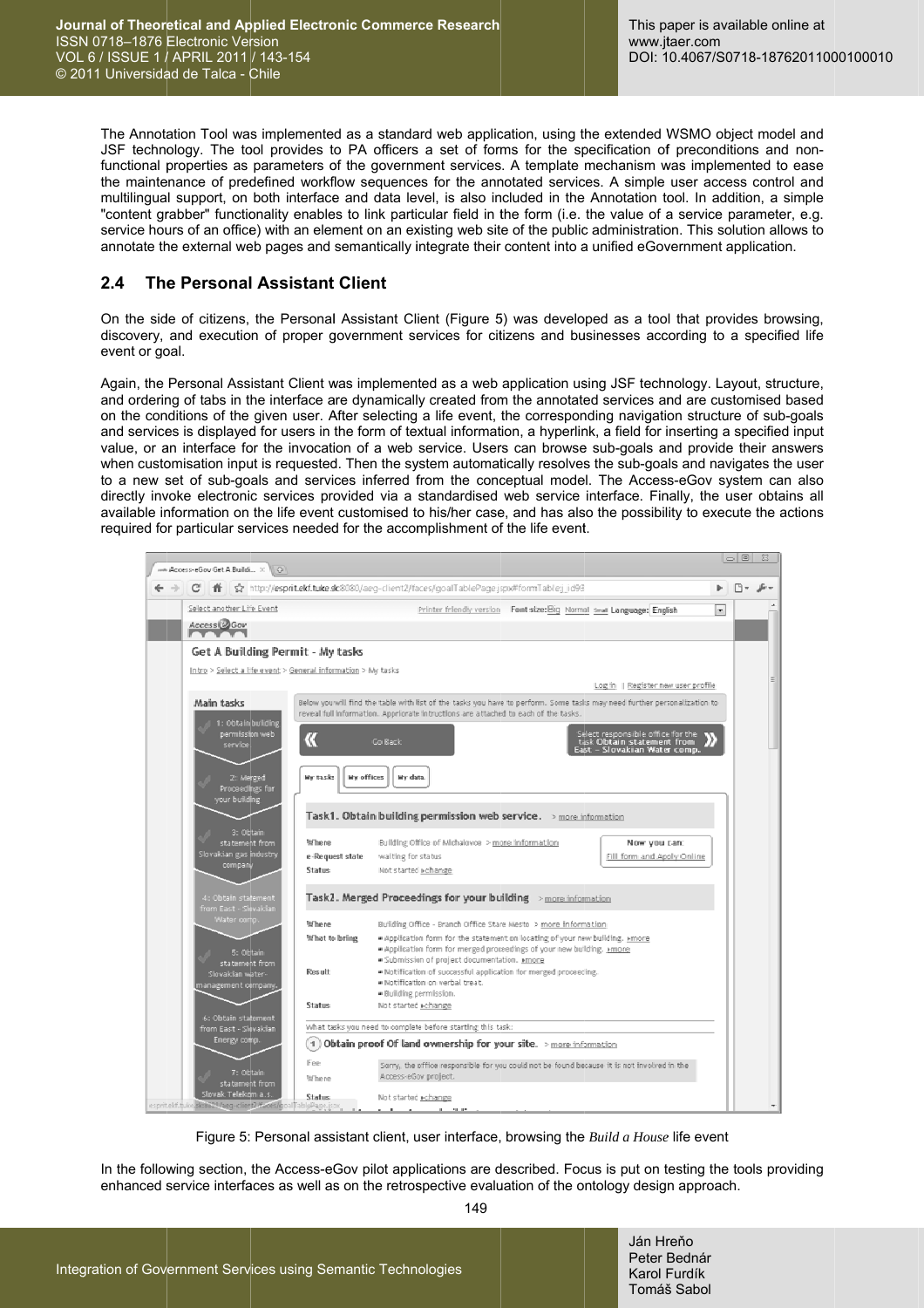# **3 Pilot Applications**

As an initial test of the developed SW tools, a lab test took place in Egypt, carried out by the German University in Cairo, to ensure the functionality and technical capabilities of the whole system. After the tools were ready for installation and usage by user partners, a field test in Germany and two pilot applications in Slovakia and Poland were carried out to test the applied approach within real settings in the public administration.

## **3.1 Lab Test in Egypt**

The lab test in Egypt was designed to test the perspective of information consumers through the use of the Personal Assistant Client. Testers were recruited among the university students and were asked to perform and document a series of tasks. The documented results were later evaluated with regard to the completeness and correctness of the received information.

The tasks were designed using the scenario and ontology from the German field test and were intended to bring the test as close to real-life situations as possible. 14 testers performed three different tasks each (42 test cases in total) over a period of three days. The tests were conducted as supervised lab tests with the focus on real-life tasks. Each task took around 90 minutes to complete including organisational overhead. One task was focused on those aspects of the Personal Assistant Client that deliver non-personalised information, while other two tasks focused on customisation by providing personalised information.

## **3.2 German Field Test: "Getting Married"**

The Ministry of Finance of Schleswig-Holstein in Germany carried out the German field test. It was focused on the life event "Marriage" and related procedures. The main aim of this field test was to test the integration of different web resources containing service information and making them accessible via a single platform but still leaving the data and its maintenance in the municipalities' legacy systems. The process of semantic annotation of existing heterogeneous web resources should make the meaning of the distributed information explicit and should allow integration and interoperability of this annotated data. In the "Marriage" life event, usually different registry offices have to be contacted by a citizen to obtain the documents necessary for the marriage. Services of the registry offices in Schleswig-Holstein were thus annotated on the basis of a common conceptual model and made accessible via the Access-eGov platform.

The registry offices of eleven municipalities from Schleswig-Holstein have been involved in this field test. Two main phases in the trial can be distinguished: First, the administration officers created service annotations using the Annotation Tool. After that, citizens were asked to use the Personal Assistant Client to retrieve information about these services. In the first phase (September - December 2007), different registry offices described their government services, following the steps of the requirement-driven approach described above (to facilitate this, a short training to the involved public servants was delivered). The life events and domain ontologies were produced and the Annotation Tool was updated according to the underlying conceptual model.

In the second phase of the field test (January - February 2008), the Personal Assistant Client providing support for a "Marriage" life event was tested and evaluated by the involved municipalities and by the public. Quite extensive dissemination activities were carried out and an online questionnaire was used for the evaluation of the SW tools used.

The results of the evaluation of all the pilot applications are presented in section 3.5 below. A more detailed description of the German field test, including the process of conceptual model development and specific evaluation of both methodology and tools is provided in [3].

## **3.3 Slovak Pilot: "Obtaining a Building Permission"**

The Kosice self-governing region and the municipality of Michalovce carried out the Slovak pilot. It focused on supporting citizens during the process of asking for a building permit, including complex services related to land-use planning and approval proceedings. The objective of this pilot was to make the whole process easier and more transparent for citizens, to provide all relevant information about the necessary services in a comprehensive and user-friendly way, and finally to improve the service from the citizen's point of view.

At the beginning, a set of four scenarios (i.e. scenarios for land-use proceedings, building proceedings, merged procedure of land-use and building proceedings, and final approval proceedings) for the life event of obtaining a building permission was formulated and, using the requirement-driven approach, the corresponding ontologies were produced. An installation of the Annotation Tool connected to this conceptual model was created, which was then used for extensive testing, training of public servants, and annotation of the services. The Personal Assistant Client was connected to the conceptual model containing the annotated life events and services, and the interface of the tool in Slovak as well as in the English language was provided.

150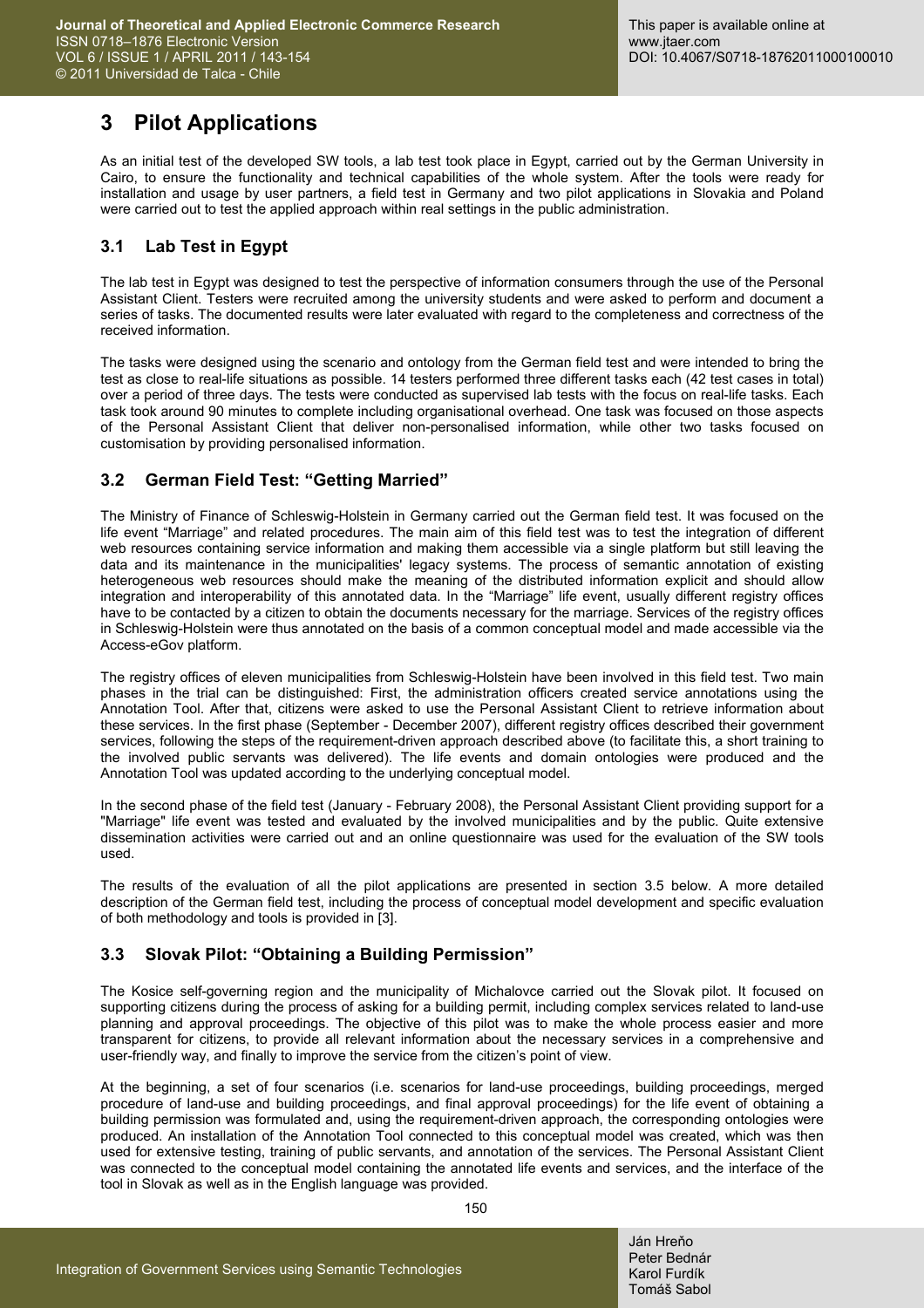### **3.4 Polish Pilot: "Establishing an Enterprise"**

The Polish pilot took place in the Silesian region and was performed by the Gliwice City Hall (GCH). The user scenario of the example process was focused on the life event "Establishment of an enterprise" and involved four main user goals: registration in the local government, registration in the statistical office, registration in the tax office and registration in the social insurance agency. The objective of the Polish pilot application was to provide a single entry point where users (citizens and entrepreneurs) can obtain relevant information and are properly navigated by the system within the whole complex process.

The preparation of the pilot was similar to the Slovak pilot. The scenarios prepared contained a detail description of all the steps in the process, as e.g. registration into various institutions, possible paths of registration dependent on the individual user's case, all required documents and forms as well as information, which must be collected from the user to construct the path relevant to the user's needs. According to the scenarios, the relevant services (both electronic and traditional services) were identified and information on service providers in the Gliwice area was collected. Using the requirement-driven approach, the data was formalised into the underlying conceptual model.

The Gliwice City Hall is an institution of first contact for citizens interested in establishing an enterprise and often plays the role of information provider and a proxy between citizens and the statistical or tax office. GCH was thus able to formulate the user requirements as the most frequent requests of citizens. According to the defined user requirements and identified types of available services, a schema of a "dialogue" with the user was prepared. All of the questions were formulated as Yes/No questions or questions with a predefined set of answers. Depending on previously chosen answers, further questions are asked and the requirements and relevant forms are introduced to the user. Installations of the Annotation Tool and Personal Assistant Client were created and connected with the produced conceptual model. The interface was translated into Polish language. The testing carried out in a realistic setting was similar to the other pilots. The public tested the Personal Assistant Client in February 2008. There were three groups of testers: domain experts (GCH civil servants involved in process preparations), IT experts (Polish project members) and "the public" (common citizens, people not involved in the Access-eGov project).

### **3.5 Evaluation of the Pilot Applications**

The evaluation methodology considered overarching categories how to describe the existing situation in detail, the expected improvements from the user point of view, and how to set up measurements as well as an evaluation strategy. Expected improvements (thanks to the use of the Access-eGov system) from the user point of view were identified in: a) the informational output, as well as b) in the process itself. Improvement evaluation therefore built on criteria elaborated in relation to: 1) information quality, 2) process automation, rationalization and reengineering, as well as 3) other issues such as usability of interfaces, security and trust. The evaluation process is fully described in [12].

Practically, the evaluation consisted of a user evaluation of the client-side tools (the Annotation Tool and Personal Assistant Client) as well as a technical evaluation of the Access-eGov system in general. The technical evaluation was run during the software development and was based on a standard multilevel technical and source code testing. The user evaluation took place after both trials of the pilot applications. Within each of the three pilot applications, two trials were carried out. Results from the first trial were transformed into the user requirements for the second trial. The evaluation of the second trial was then used to finalize the project results (i.e. SW tools, methodology etc.). The Annotation Tool served its purpose well during the testing. The feedback from the tests showed that the tool was relatively easy to use and was successfully used even by non-trained users (annotation authors) who had only a short user manual at their disposal. A few annotators found the process of semantic annotation "not so easy", because of non-intuitive use of the Annotation Tool and a lack of understanding concerning which information had to be filled in. Also a mixture of user roles and respective rights caused some difficulties. Most of these issues were fixed after the trial. Generally, the annotators managed to annotate all services and found the Annotation Tool useful and efficient. Most of the criticism of users during the first trials was towards the user interface, i.e. the usability of the PAC. It was not surprising, since this tool is a front-end and "the most visible" component of the platform. It was the reason why the PAC's user interface was completely redesigned and enhanced according to the feedback obtained from the users. The updated PAC conforms to the "single A" level of the W3C WCAG eAccessibility criteria (Site 11). General results of the online questionnaire (Figure 6) show that most of the assessed categories were on the positive side of the scale in both trials and improved after the first trial. Only two categories were assessed worse in the second trial than in the first trial. The largest improvement was in the identification of the source of published information. The second largest improvement was related to the information completeness, which proved a sufficient amount of precise and complete information on the Access-eGov website. Overall, the application was positively accepted both by the information providers (governmental offices, service providers) and information consumers (citizens, small businesses).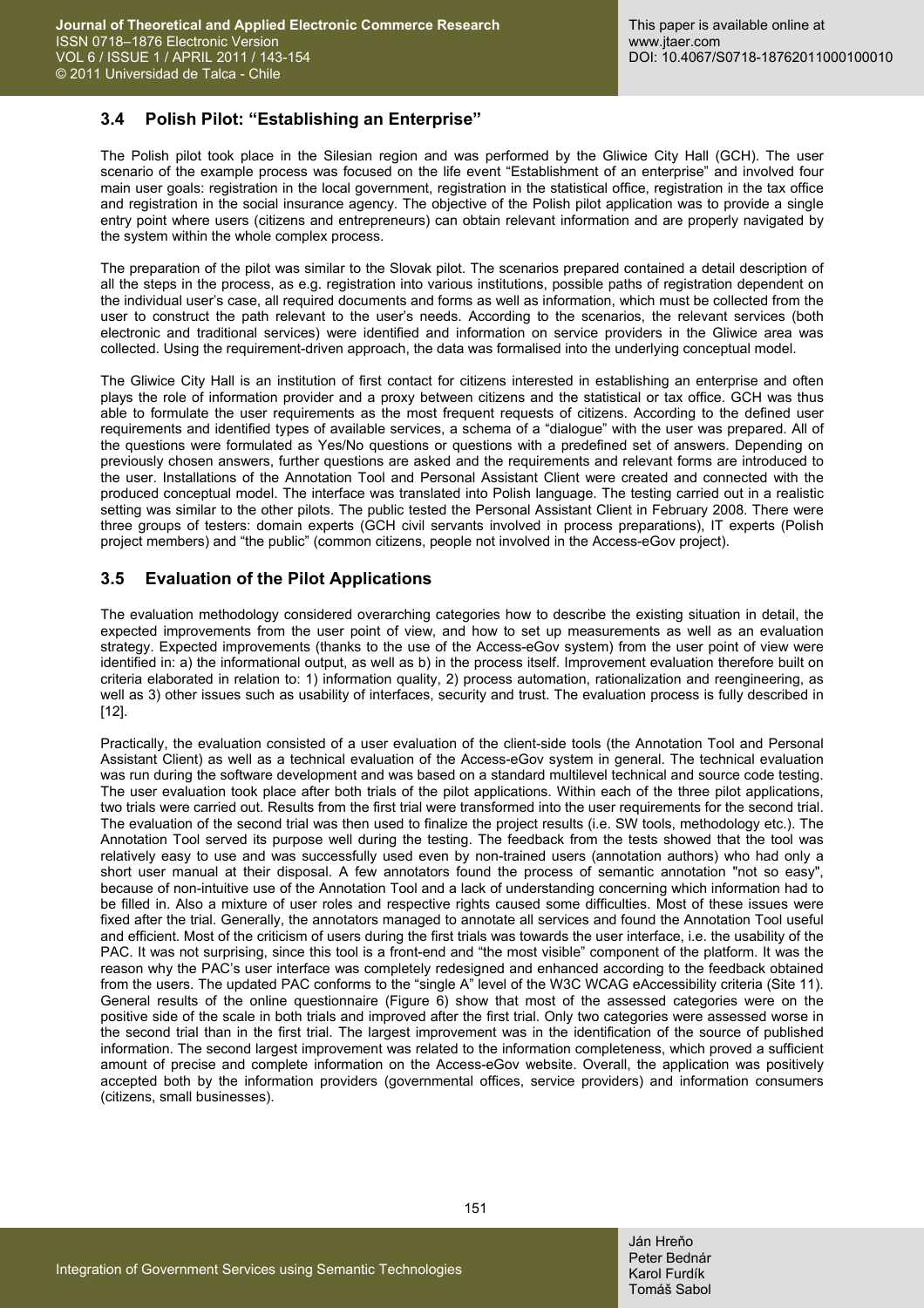

Figure 6: Evaluation test results of the trial

## **4 Conclusion and Lessons Learnt**

It was very important to involve the user partners (public administrations) into development and testing of the system in a realistic environment. A balanced cooperation between technology developers and public administration authorities is regarded essential, since public administration organizations are needed to provide domain knowledge, to annotate services as well as to update the annotated information. Their support and commitment to the vision of citizen-centric service delivery is of paramount importance because of the vibrant changes in this field of application, e.g. as software in the public administration sector is subject to frequent changes in legal regulations.

Transforming data from simple websites into semantically annotated data required in some cases a significant amount of annotation effort. Maybe in the future, when semantic technologies will be used by a variety of tools that can make use of the same annotated data, the real advantages of this technology will come into full effect and justify the additional annotation effort. Creating semantically enriched service descriptions from websites that are built from well structured databases or via a web service interface proved to be faster and effective already at the present stage of development.

Making services accessible by using semantic technologies also meant to agree on the semantics of public administration services. This process is not so much about technologies but mainly about communication and cooperation between different administrations with different views on the concepts that have to be described. While the project was running, parallel efforts on national levels were made to agree on a unique system for typing services as well as for describing other concepts from the area of public administration. The results of these efforts will facilitate the employment of semantic technologies on a national and international level in the future. The AccesseGov project has shown, via its pilot applications, how the use of such standards can be exploited.

Evaluation in several different real settings has proven feasibility of the idea presented in the paper. Citizens highly appreciate support in identifying services relevant to their life situations and combining these services in a contextdependent way to produce customised scenarios, which are able to cope with various situations the citizens are facing. On the other hand, this idea is also quite attractive for public administrations providing services, since the services are being integrated in a 'front-office' manner – i.e. without interfering with existing administrations and/or back-office integration. Since this approach enables to combine traditional (face-to-face) paper-based services with electronic services, it could serve as a vehicle for public administrations to transform their processes in a step-bystep manner, while imposing only low entry barriers - by simply integrating services as they are currently provided and subsequently upgrading traditional services to electronic ones.

The trial applications of the project were only a proof of the concept within a small scope of potential users. Lack of really used electronic services in e-government was the biggest treat to overcome during the project. As long as there will be no relevant amount of really accessible electronic services, the Access-eGov solution will serve only half of its potential. Our trials proved that using semantic web services has a potential in enabling the interoperability of

152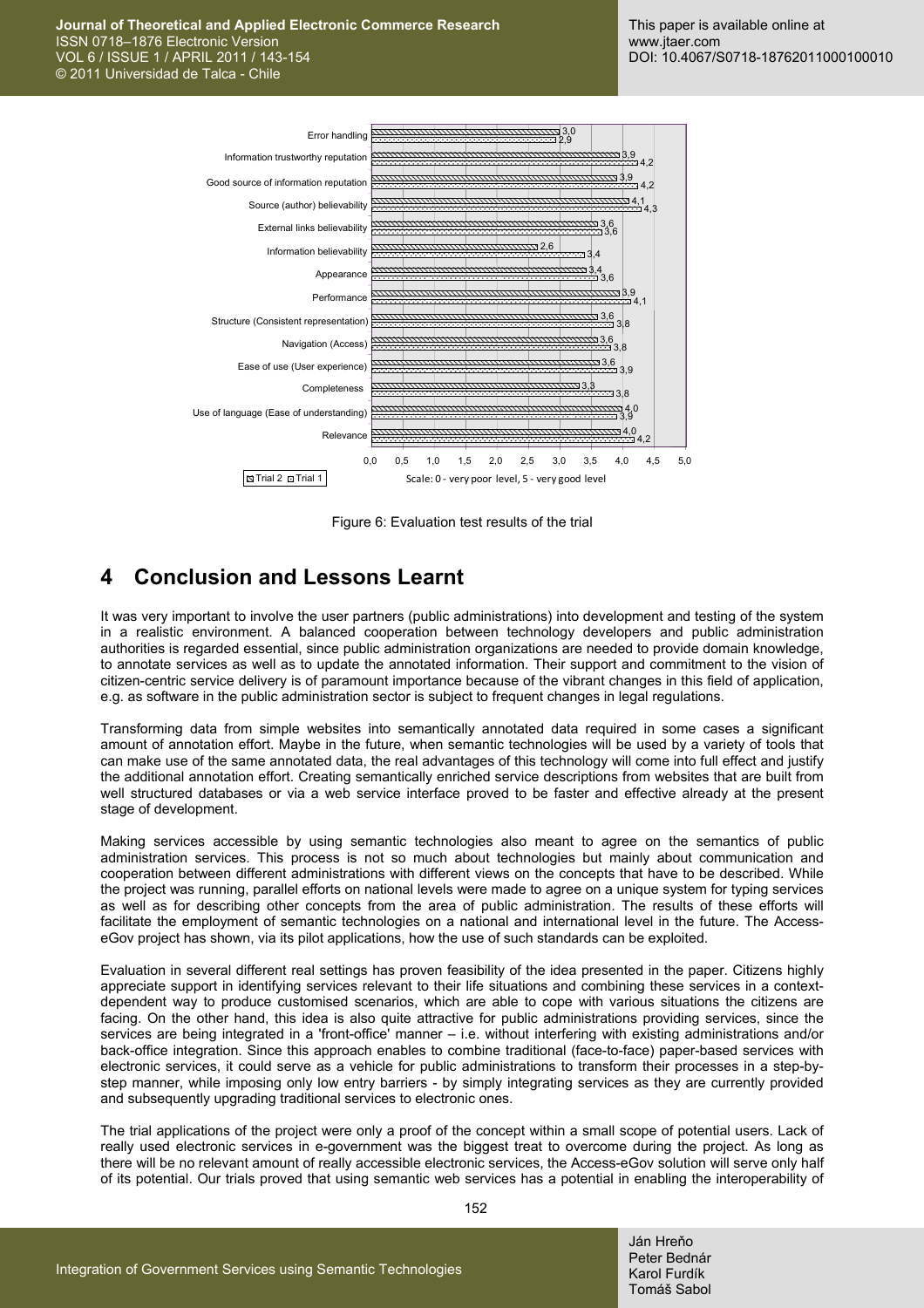governmental (and possibly also non-governmental) services within complex citizen and business life situations. The software products of the project are available as open source free of charge software. Private companies, which were part of the consortium are ready to provide a support in customization of the solution for anyone interested in the product. However, the biggest challenge remains the task of closing the gap between the semantic interoperability, for which the proposed solution was developed, and the organizational interoperability, which means a closer relation between organizational and technical changes in provisioning of services toward the interoperable electronic government.

# **Acknowledgments**

The Access-eGov project was co-funded by the European Commission within the contract No. FP6-2004-27020.

## **Websites List**

Site 1: EC Projects and activities, IST eGovernment projects, Sixth Framework Programme Call 4 http://ec.europa.eu/information\_society/activities/egovernment/projects/index\_en.htm

Site 2: Access eGov project site www.access-egov.org

Site 3: Web Service Modelling Ontology working group www.wsmo.org

Site 4: The Dublin Core® Metadata Initiative http://dublincore.org

Site 5: SKOS Core Vocabulary Specification http://www.w3.org/TR/2005/WD-swbp-skos-core-spec-20051102

Site 6: Representing vCard Objects in RDF http://www.w3.org/2006/vcard/

Site 7: Terregov - Impact of eGovernment on Territorial Government Service, project webpage http://www.terregov.eupm.net

Site 8: WSMO Ontologies http://www.wsmo.org/WSMO\_ontologies.html

Site 9: Protege Ontologies Library http://protege.cim3.net/cgi-bin/wiki.pl?ProtegeOntologiesLibrary

Site 10: WSMO Studio - an open source Semantic Web Service and Semantic Business Process modelling environment www.wsmostudio.org

Site 11: Web Content Accessibility Guidelines www.w3.org/TR/WCAG20/

## **References**

- [1] A. Abecker, A. Sheth, G. Mentzas, and L. Stojanovich, Technical Report SS-06-06, in Proceedings of AAAI Spring Symposium Semantic Web Meets eGovernment, Stanford University, Menlo Park, CA, March 27-29, 2006.
- [2] P. Bednar, S. Duerbeck, J. Hreno, M. Mach, L. Ryfa, and R. Schillinger, (2006, February) Access-eGov Platform [Architecture. Deliverable D3.1, Access-eGov Project. \[Online\]. Available: http://www.access-egov.org/acegov/](http://www.access-egov.org/acegov/uploadedFiles/webfiles/cffile_4_3_07_3_25_17_PM.pdf) uploadedFiles/webfiles/cffile 4 3 07 3 25 17 PM.pdf
- [3] P. Bednár, K. Furdík, M. Kleimann, R. Klischewski, M. Skokan, and S. Ukena, Semantic Integration of e-Government Services in Schleswig-Holstein, Electronic Government, in Lecture Notes in Computer Science, vol. 5184/2008, 2008, pp. 315-327.
- [4] COM. (2002, May). eEurope 2005: An information society for all. [Online]. 263 final of 28 May 2002. Brussels. [Available: http://ec.europa.eu/information\\_society/eeurope/2002/news\\_library/documents/eeurope2005/](http://ec.europa.eu/information_society/eeurope/2002/news_library/documents/eeurope2005/eeurope2005_en.pdf) eeurope2005\_en.pdf.
- [5] COM. (2005, June). i2010 A European Information Society for growth and employment. [Online]. Available: http://eur-lex.europa.eu/LexUriServ/LexUriServ.do?uri=COM:2005:0229:FIN:EN:PDF.